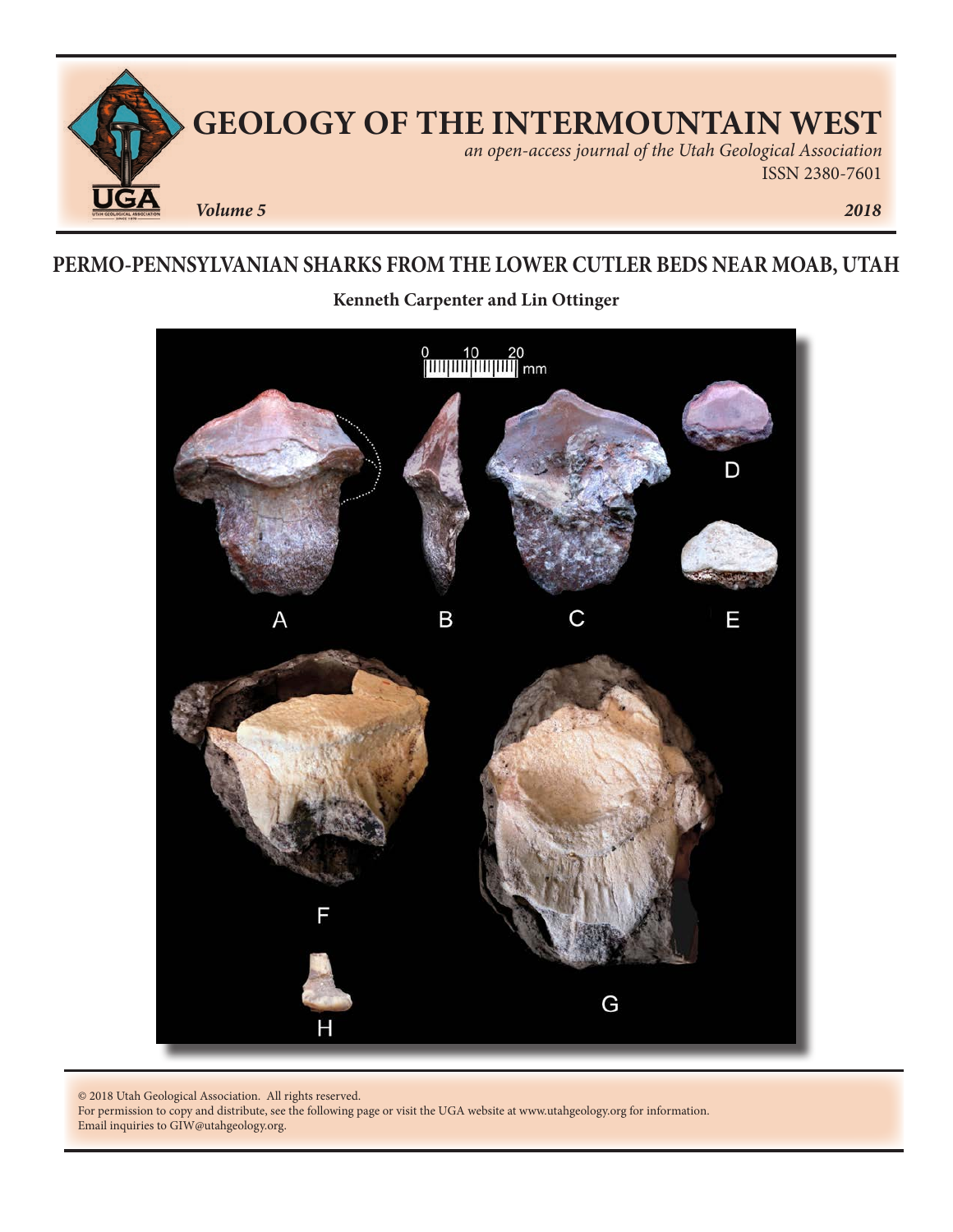

# **GEOLOGY OF THE INTERMOUNTAIN WEST**

*an open-access journal of the Utah Geological Association* ISSN 2380-7601

*Volume 5 2018*

# *Editors*

Douglas A. Sprinkel Utah Geological Survey 801.391.1977 GIW@utahgeology.org

Bart J. Kowallis Brigham Young University 801.422.2467 bkowallis@gmail.com

Thomas C. Chidsey, Jr. Utah Geological Survey 801.537.3364 tomchidsey@utah.gov

Steven Schamel GeoX Consulting, Inc. 801.583-1146 geox-slc@comcast.net

# *Production*

Cover Design and Desktop Publishing Douglas A. Sprinkel

Cover *Shark teeth from the lower Cutler beds, Shafer Basin from near Moab, Utah*



*This is an open-access article in which the Utah Geological Association permits unrestricted use, distribution, and reproduction of text and figures that are not noted as copyrighted, provided the original author and source are credited.*

| 2018 President       |
|----------------------|
| 2018 President-Elect |
| 2018 Program Chair   |
| 2018 Treasurer       |
| 2018 Secretary       |
| 2018 Past President  |

# *UGA Board*

| 2018 President<br>2018 President-Elect<br>2018 Program Chair<br>2018 Treasurer<br>2018 Secretary<br>2018 Past President | Paul Inkenbrandt<br>Peter Nielsen<br>Emily McDermott<br>Zach Anderson<br>Christopher Kravits<br><b>Bill Loughlin</b> | paulinkenbrandt@utah.gov<br>peternielsen@utah.gov<br>ekeller@utah.gov<br>zanderson@utah.gov<br>ckravitsgeo@gmail.com<br>bill@loughlinwater.com | 801.537.3361<br>801.537.3359<br>801.537.3389<br>801.538.4779<br>435.649.4005 |
|-------------------------------------------------------------------------------------------------------------------------|----------------------------------------------------------------------------------------------------------------------|------------------------------------------------------------------------------------------------------------------------------------------------|------------------------------------------------------------------------------|
|                                                                                                                         |                                                                                                                      | <b>UGA Committees</b>                                                                                                                          |                                                                              |
| Education/Scholarship                                                                                                   | Loren Morton                                                                                                         | lmorton@utah.gov                                                                                                                               | 801.536.4262                                                                 |
| <b>Environmental Affairs</b>                                                                                            | Craig Eaton                                                                                                          | eaton@ihi-env.com                                                                                                                              | 801.633.9396                                                                 |
| Geologic Road Sign                                                                                                      | Terry Massoth                                                                                                        | twmassoth@hotmail.com                                                                                                                          | 801.541.6258                                                                 |
| Historian                                                                                                               | Paul Anderson                                                                                                        | paul@pbageo.com                                                                                                                                | 801.364.6613                                                                 |
| Membership                                                                                                              | Rick Ford                                                                                                            | rford@weber.edu                                                                                                                                | 801.626.6942                                                                 |
| <b>Public Education</b>                                                                                                 | Paul Jewell                                                                                                          | pwjewell@mines.utah.edu                                                                                                                        | 801.581.6636                                                                 |
|                                                                                                                         | Matt Affolter                                                                                                        | gfl247@yahoo.com                                                                                                                               |                                                                              |
| Publications                                                                                                            | Roger Bon                                                                                                            | rogerbon@xmission.com                                                                                                                          | 801.942.0533                                                                 |
| Publicity                                                                                                               | Paul Inkenbrandt                                                                                                     | paulinkenbrandt@utah.gov                                                                                                                       | 801.537.3361                                                                 |
| Social/Recreation                                                                                                       | Roger Bon                                                                                                            | rogerbon@xmission.com                                                                                                                          | 801.942.0533                                                                 |

# *AAPG House of Delegates*

2017–2020 Term Tom Chidsey tomchidsey@utah.gov 801.537.3364 *State Mapping Advisory Committe*

UGA Representative Jason Blake blake-j@comcast.net 435.658.3423

| Jason Blake<br>ıve |  |
|--------------------|--|
|--------------------|--|

| -j@comcast.net |  |
|----------------|--|
|                |  |

| <b>Earthquake Safety Committe</b> |                                  |                                                  |                              |  |  |  |
|-----------------------------------|----------------------------------|--------------------------------------------------|------------------------------|--|--|--|
| Chair                             | <b>Grant Willis</b>              | gwillis@utah.gov                                 | 801.537.3355                 |  |  |  |
|                                   |                                  | <b>UGA</b> Website                               |                              |  |  |  |
|                                   |                                  | www.utahgeology.org                              |                              |  |  |  |
| Webmasters                        | Paul Inkenbrandt<br>Lance Weaver | paulinkenbrandt@utah.gov<br>lanceweaver@utah.gov | 801.537.3361<br>801.403.1636 |  |  |  |

# *UGA Newsletter*

Newsletter Editor Bill Lund uga.newsletter@gmail.com 435.590.1338

*Become a member of the UGA to help support the work of the Association and receive notices for monthly meetings, annual field conferences, and new publications. Annual membership is \$20 and annual student membership is only \$5. Visit the UGA website at www.utahgeology.org for information and membership application.*

*The UGA board is elected annually by a voting process through UGA members. However, the UGA is a volunteer-driven organization, and we welcome your voluntary service. If you would like to participate please contact the current president or committee member corresponding with the area in which you would like to volunteer.*

Utah Geological Association formed in 1970 from a merger of the Utah Geological Society, founded in 1946, and the Intermountain Association of Geologists, founded in 1949. Affiliated with the American Association of Petroleum Geologists.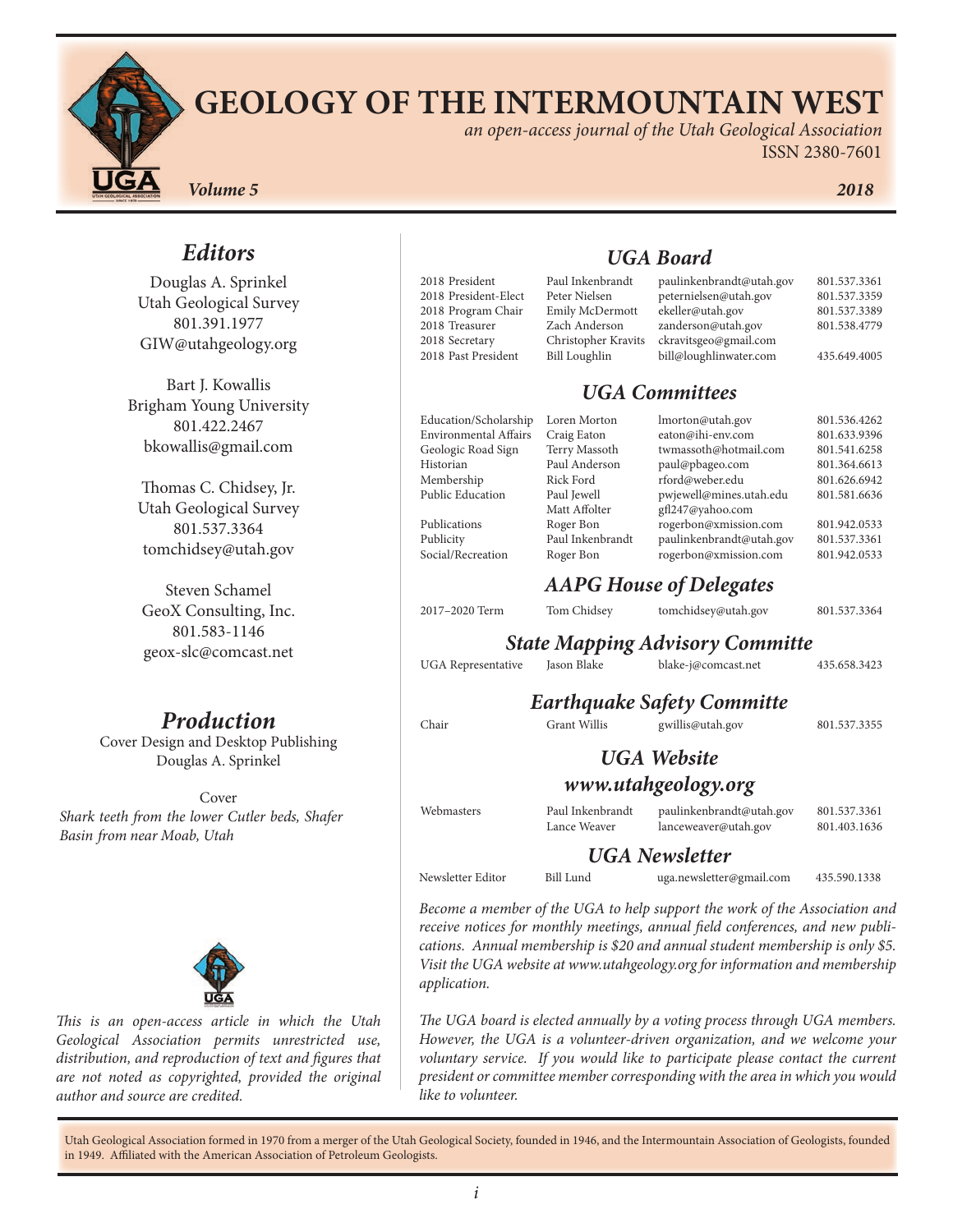

# **Permo-Pennsylvanian Shark Teeth from the Lower Cutler Beds Near Moab, Utah**

#### **Kenneth Carpenter1 and Lin Ottinger2**

*1Prehistoric Museum, Utah State University Eastern, 155 Main St., Price, UT 84501; and Museum of Natural History, University of Colorado, Boulder, Colorado 80302; Ken.Carpenter@usu.edu 21095 Jackson St., Moab UT 84532; annertel@gmail.com*

#### **ABSTRACT**

Several shark teeth have been collected from limestones in the marine-nonmarine transitional zone of the lower Cutler beds in the Shafer Basin near Moab, Utah. The shark teeth include the Pennsylvanian petalodontiform *Petalodus ohioensis*, which is the first described from the state, and the Permo-Carboniferous cladodontomorph *Cladodus* sp. The *Petalodus* specimens are compared with the holotype *P. hastingsae* Owen, *P. acuminatus* (Agassiz), *P. ohioensis* (Shafer), and *P. alleghaniensis* (Leidy). Several of these key taxa are illustrated with photographs for the first time.

#### **INTRODUCTION**

The late Paleozoic shark record from Utah is poorly known, but what is known was summarized by Sumida and others (1999). They report teeth of the freshwater xenacanth *Orthacanthus* from the Lower Permian Halgaito Shale (Cutler Group) and an unnamed partial chondrichthyean tooth from the nonmarine Lower Permian Organ Rock Formation (Cutler Group). In addition, Miller (1981) reported on occurrences of the form genus *Cladodus* sp. from the Mississippian Great Blue Limestone and the Manning Canyon Shale in north central Utah. One of us (Ottinger) amassed a small collection of marine shark teeth during the 1970s from the area between the potash mine and evaporation ponds in the Shafer Basin southwest of Moab, Utah. This is the same general area that Lohman (1974) reported the cochliodont shark *Deltodus* sp. and the petalodont shark *Petalodus*. Lohman's specimens have not been figured or described and their current location are unknown.

Owing to the importance of documenting the new collection, we describe and illustrate the material below. Original specimens or casts of specimens are curated at the Prehistoric Museum, Utah State University Eastern, Price, Utah. Exact locality information for each specimen is no longer known.

#### **GEOLOGICAL SETTING**

The specimens were collected in the Shafer Basin, which is located between Cane Creek and Shafer anticlines, southwest of Moab Utah (figure 1). Here, the Permian strata are well exposed along the Colorado River below the cliffs of Dead Horse Point State Park (figure 2A). Matrix adhering to the teeth show that all but one came from the Shafer limestone bed, an informal name applied to a prominent limestone in the Shafer Basin. This limestone caps a 90 m interval (figure 2B) of alternating marine limestones and muddy sandstones containing invertebrate fossils and burrows (fig-

*Citation for this article.*

*Carpenter, K., and Ottinger, L., 2018, Permo-Pennsylvanian shark teeth from the Lower Cutler beds near Moab, Utah: Geology of the Intermountain West, v. 5, p. 105–116.*

<sup>© 2018</sup> Utah Geological Association. All rights reserved.

For permission to use, copy, or distribute see the preceeding page or the UGA website, www.utahgeology.org, for information. Email inquiries to GIW@utahgeology.org.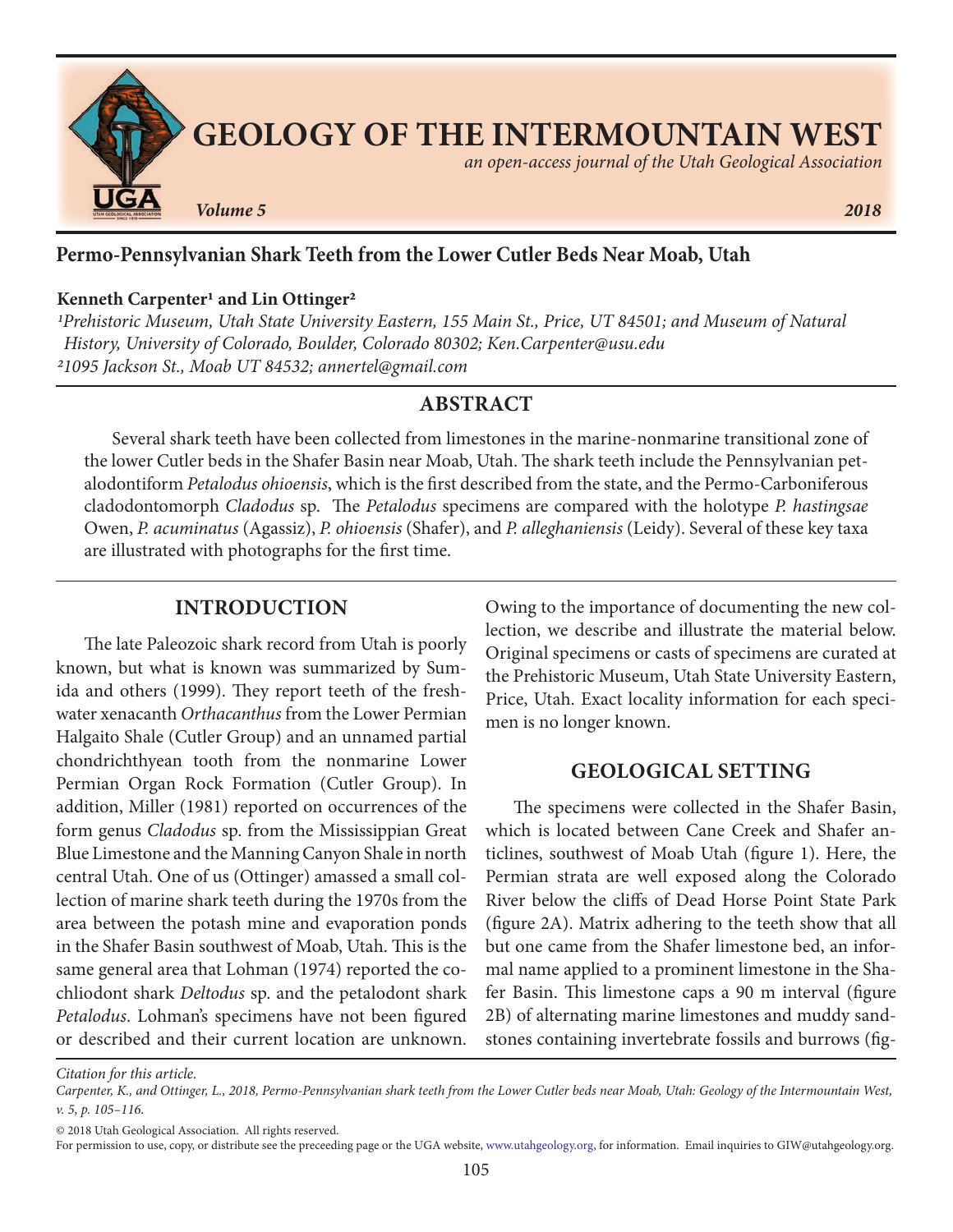

Figure 1. Map showing the location of Shafer Basin southwest of Moab, Utah, where the shark teeth were found. Adapted from Doelling and Chidsey (2004).

ure 2C), and nonmarine arkosic sandstones and aeolian sandstones containing rhizoliths (figure 2D), including a possible lycopod root (figure 2E).

These strata have been variously called or mapped in this basin as the Rico Formation (Prommel, 1923; Baker and others, 1927; McKnight, 1974; Hinrichs and others, 1967; Loope, 1984), Rico transition facies (Wengerd and Matheny, 1958), Elephant Canyon Formation (Terrell, 1972; Campbell, 1987), the lower Cutler beds (Condon, 1997; Doelling and others, 1994; Doelling and Chidsey, 2009; Dubiel and others, 2009), lower Cutler Group (Doelling, 2004), or simply considered as part of the Cutler Formation undifferentiated (Mattox and Brand, 1974; Huntoon and others, 2002). We refer these marine-continental transition strata as the "lower Cutler beds" as used by Loope and others (1990), with the Shafer limestone as the top of this unit.

Specimen abbreviations: CEUM – College of Eastern Utah Museum (now Prehistoric Museum, Utah State University Eastern), Price, Utah. MHNN – Muséum d'histoire naturelle de Neuchâtel, Neuchâtel, Switzerland; NHMUK – Natural History Museum, United Kingdom, London, England.

## **SYSTEMATIC PALEONTOLOGY**

Class Chondrichthyes Huxley 1880 Order Petalodontiformes Zangerl 1981 Family Petalodontidae Newberry and Worthen 1866 Genus *Petalodus* Owen 1840–1845 Species *Petalodus ohioensis* (Safford 1853) Material CEUM 81502, 81503, 81504 teeth CEUM 81643 cast, CEUM 81644 cast Figures 3A to 3G

*Petalodus* is a distinctive form genus characterized by a labio-lingually compressed, vertically short, broadbased, triangular crown that is convex anteriorly and concave posteriorly. The base of the crown is bordered by a band or cingulum composed of imbricated ridges that are especially well developed on the lingual side (Leidy, 1856, first referred to the structure as a cingulum and is followed here; Robb, 2003 refers to it as the "distal crown tongue"). The crown is situated on a long, tapering root (base). The five teeth vary in size and in the height and width of the crowns; their measurements are given in table 1. Part of these differences may be ontogenetic; wear and location in the jaws as has long been recognized (e.g., Newberry and Worthen, 1866; Eastman, 1896). The specimens are assigned to the species *P. ohioenesis* because of the vertically narrow cingulum around the crowns; the cingulum is much wider in *P. acuminatus*. Hansen (1985) notes that *P. ohioenesis* is the only species in the Pennsylvanian and Lower Permian of the United States.

### **CEUM 81502 (figures 3A to 3C)**

The most complete tooth in the collection, it has a crown that is convex on the labial surface and concave on the lingual side just above the root. The concavity may accommodate the convex surface of the succeeding replacement tooth (figure 4A) in a manner similar to those reported by Davis (1883) for the petalodontiforms *Petalorhynchus* and *Glossodus*. Lucas and others (2011) suggested that the concavity accommodated the crown apex of the opposing tooth (figure 4B). In profile view, the root and crown are slightly angled relative to one another. The cutting edges of the crown terminate in a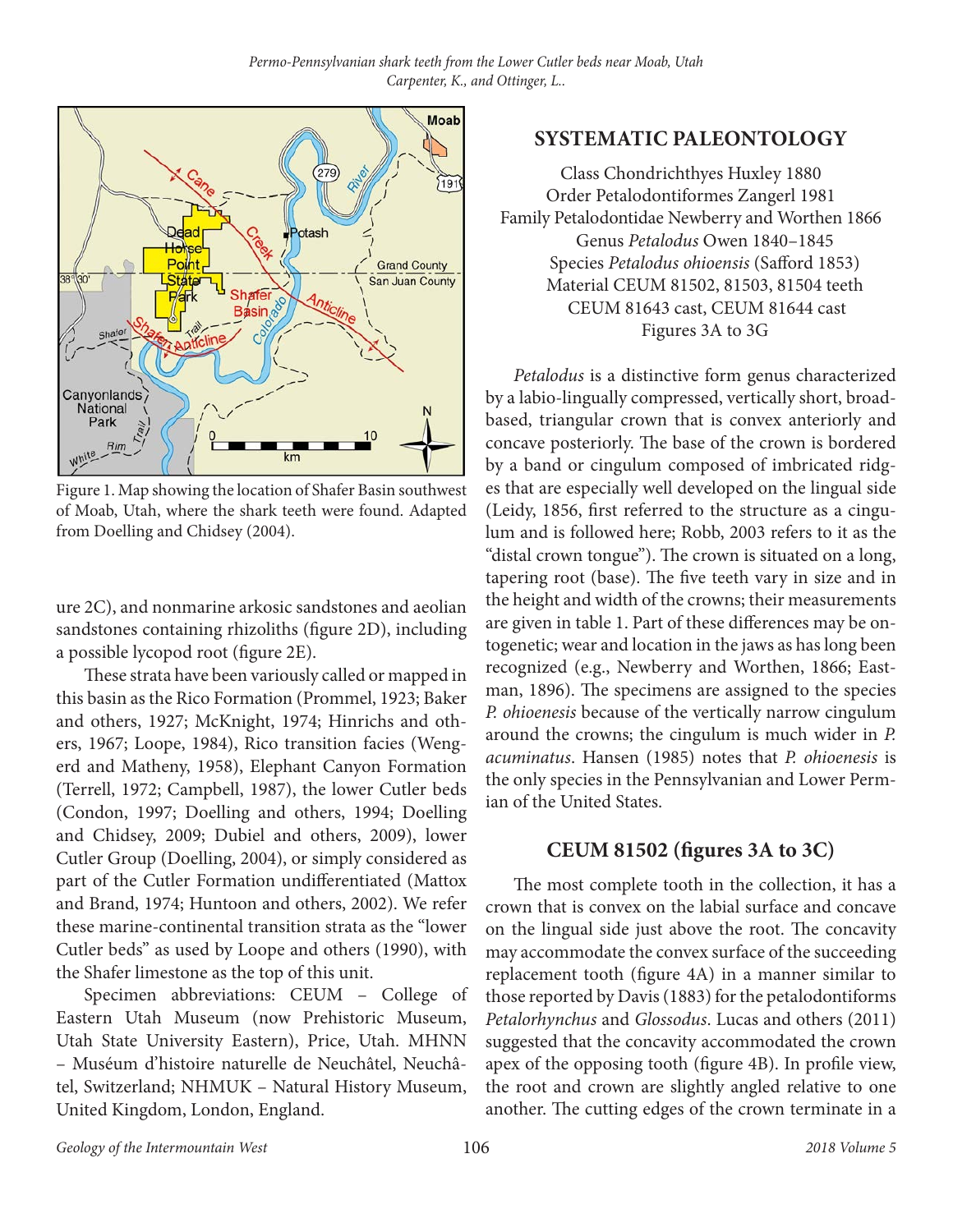

Figure 2. (A) Complete section of the Cutler Group at Pyramid Butte, south end of Shafer Basin; Colorado River in foreground and Shafer anticline to immediate left out of frame. (B) Stratigraphic column based on a measured section of the Shafer Basin given by Terrell (1972, appendix 1) extending northwest from the J.L. Eddy boat ramp (38°30'19.97"N, 109°39'33.75"W). (C) burrows in the marine facies of the lower Cutler beds, Shafer anticline (38°27'57.41"N, 109°43'12.23"W). (D) rhizoliths in an eolian facies (note uniform grain size) of the lower Cutler beds, Shafer anticline (38°27'53.99"N, 109°43'9.65"W). (E) Unusual occurrence of a lepidodendrale(?) root and rootlets in aeolian facies of the lower Cutler beds, Shafer anticline (approximately 38°27'52.63"N, 109°43'11.44"W).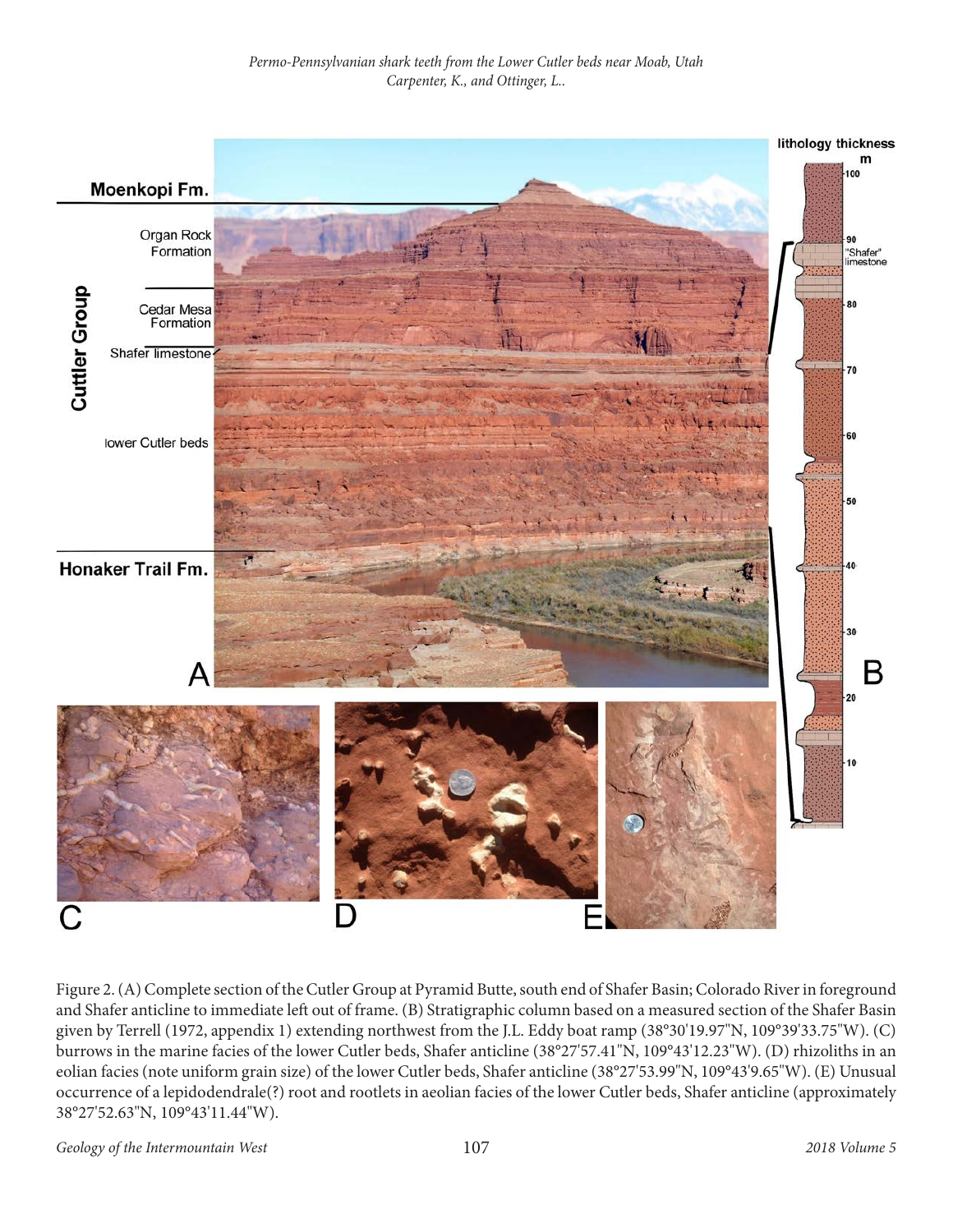| <b>Catalog Number</b> | Width | Height |
|-----------------------|-------|--------|
| CEUM 81502            | 40.5  | 22.5   |
| <b>CEUM 81503</b>     | 17.8  | 11.1   |
| CEUM 81504            | 21.2  | 13.75  |
| CEUM 81643*           | 50.75 | 25.2   |

Table 1. Tooth crown measurements (in mm) of Petalodus sp., CEUM 81644 too damaged to be included.

\*measured from impression on matrix

slightly acuminate asymmetrical apex. A narrow band on each side of the edges shows tiny parallel dentine tubules. The labial band shows irregular wear, which extends onto the crown and exposes the underlying tangled-fibered enameloid as described and illustrated by Lund (1989, figure 16). A broad, slightly developed medial ridge extends from the apex towards the base were it merges. The labial side of the crown base is sigmoid and shows faint traces of ridges where the enameloid is preserved. In profile, the crown overhangs the root, which becomes thicker distally. The root is D-shaped in horizontal cross-section, with the lingual side flat. The acuminate and slight asymmetry of the crown indicate this is an anteromedial tooth (Robb, 2003).

### **CEUM 81503 (figure 3D)**

The smallest of the teeth, it is also the most worn. Much of the upper part of the crown reveals the enameloid on the surface well below the parallel dentine tubule band on the labial side. The apex is worn to a notch and the medial ridge is absent. The low, elongate crown indicate that it is a lateral tooth (Robb, 2003).

#### **CEUM 81504 (figure 3E)**

Unlike the other teeth, this one was recovered from a white to light grey, arkosic, coarse sandstone, which Terrell (1972) states only occurs in the middle of the upper limestone (unit 20) in Shafer Basin. The tooth is white, rather than gray to reddish colored. The medial crown ridge is absent. The enameloid surface is etched and in places has remnants of pink feldspar and white quartz embedded. The parallel dentine tubules are accentuated from wear. The root is missing, but the low, elongate crown shows that it is a lateral tooth (Robb, 2003).

#### **CEUM 81643 cast (figure 3F)**

Much of the crown is damaged, either lacking enameloid or missing exposing the inner core. The impression shows that the apex was not acuminate, possible due to wear. A trace of the medial ridge is present. The root is incomplete, but enough remains to show that it was expanded distally in profile. The low, elongate crown, with low apex suggests it was lateral to the medial teeth, but not far posterolaterally in the jaw.

#### **CEUM 81644 cast (figure 3G)**

The crown is also damaged, with all of the enameloid eroded exposing the inner core. The lingual side of the tooth is exposed. The distal end of the root is damaged, but enough remains to suggest it curved labially much like one of the specimens figured by Lucas and others (2011; figure 3D). The high crown suggests this was an anteromedial tooth.

Superorder Cladodontomorphi Ginter, Hampe and Duffin 2010 Order CTENACANTHIFORMES Glikman 1964 Family CTENACANTHIDAE Dean 1909 Genus *Cladodus* Agassiz 1843 Species *Cladodus* sp.

#### **CEUM 81505 tooth (figure 5H)**

The tooth is heavily damaged, having an incomplete mid-crown and a base of one side crown attached to an incomplete base. It is assigned to the form genus on the basis of the large median cusp that is convex on the lingual side, flat on the labial side, and the broken base of a smaller, rounded in cross section lateral cusp. This specimen is the youngest occurrence of *Cladodus* in Utah. The two others reported by Miller (1981) are from the Mississippian Great Blue Limestone and from the Manning Canyon Shale. Adhering matrix is a dull, reddish-brown, fine, micaceous sandstone.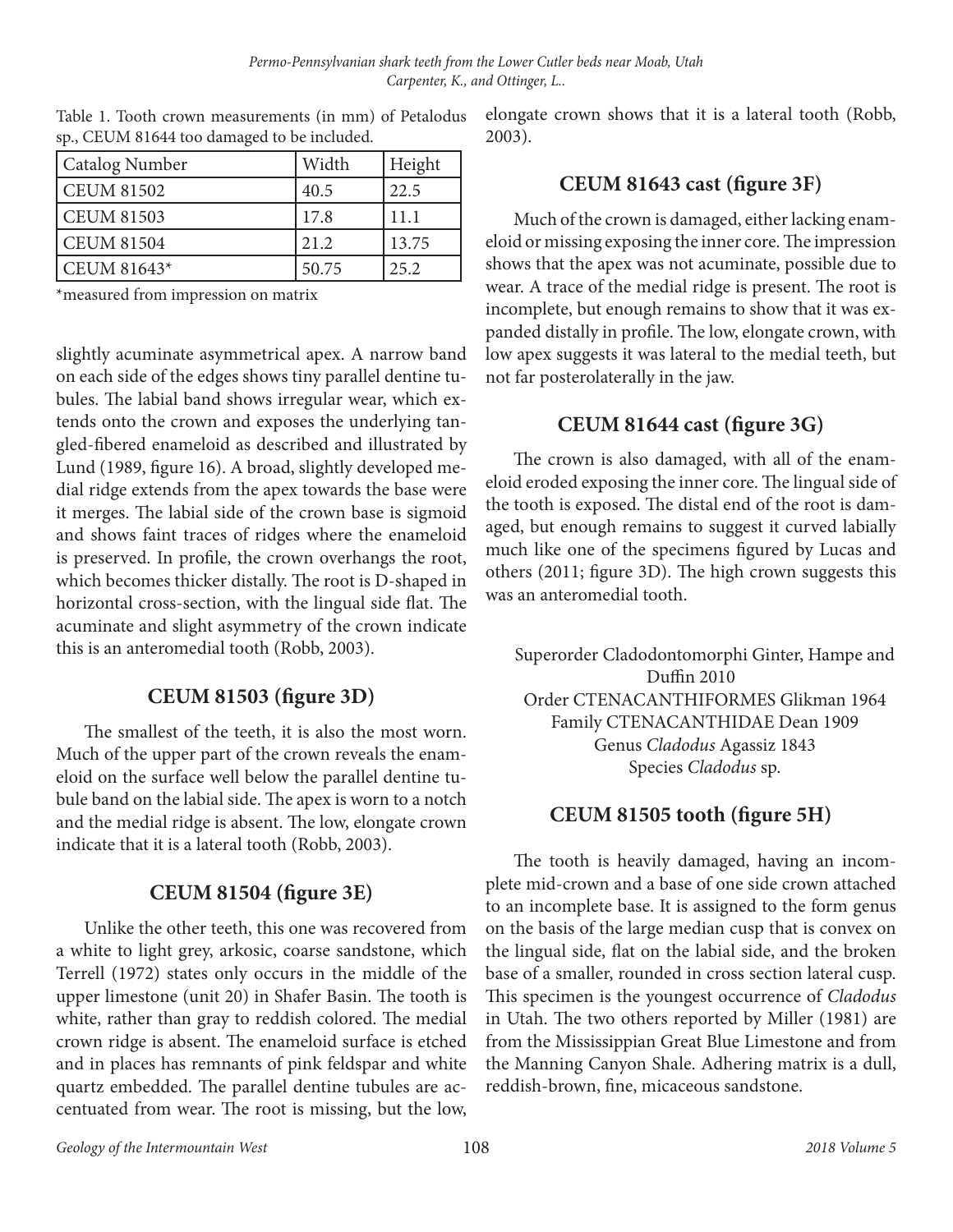*Permo-Pennsylvanian shark teeth from the Lower Cutler beds near Moab, Utah Carpenter, K., and Ottinger, L..*



Figure 3. Shark teeth from the lower Cutler beds, Shafer Basin. *Petalodus ohioensis*. CEUM 81502 in (A) labial, (B) profile, and (C) lingual views. CEUM 81503 in (D) labi al view. CEUM 81504 in (E) labial view. CEUM 81643 cast in (F) labial view. CEUM 81644 cast in (G) lingual view. *Cladodus* sp. CEUM 81505 in (H) labial view. Scale in mm.

# **A REVIEW OF SOME KEY SPECIMENS OF** *PETALODUS*

The five teeth of *Petalodus* from Utah are the first described and illustrated from the state. At least 21 species of *Petalodus* have been named (Hansen, 1985), the majority during the 1800s when the range of variation of tooth shape was less well known. The consensus today is that the majority of the species either belong to

other genera or are morphological variants based on position within the jaws (e.g., Hansen, 1985; Lucas and others, 2011; Ginter and others, 2015). Unfortunately, there is no agreement as to whether there is only a single species (Lucas and others, 2011) or two species that are chronostratigraphical distributed (Hansen, 1985). As a result, it was necessary for us to look closely at several key species and specimens in order to determine the correct species name for the Utah specimens.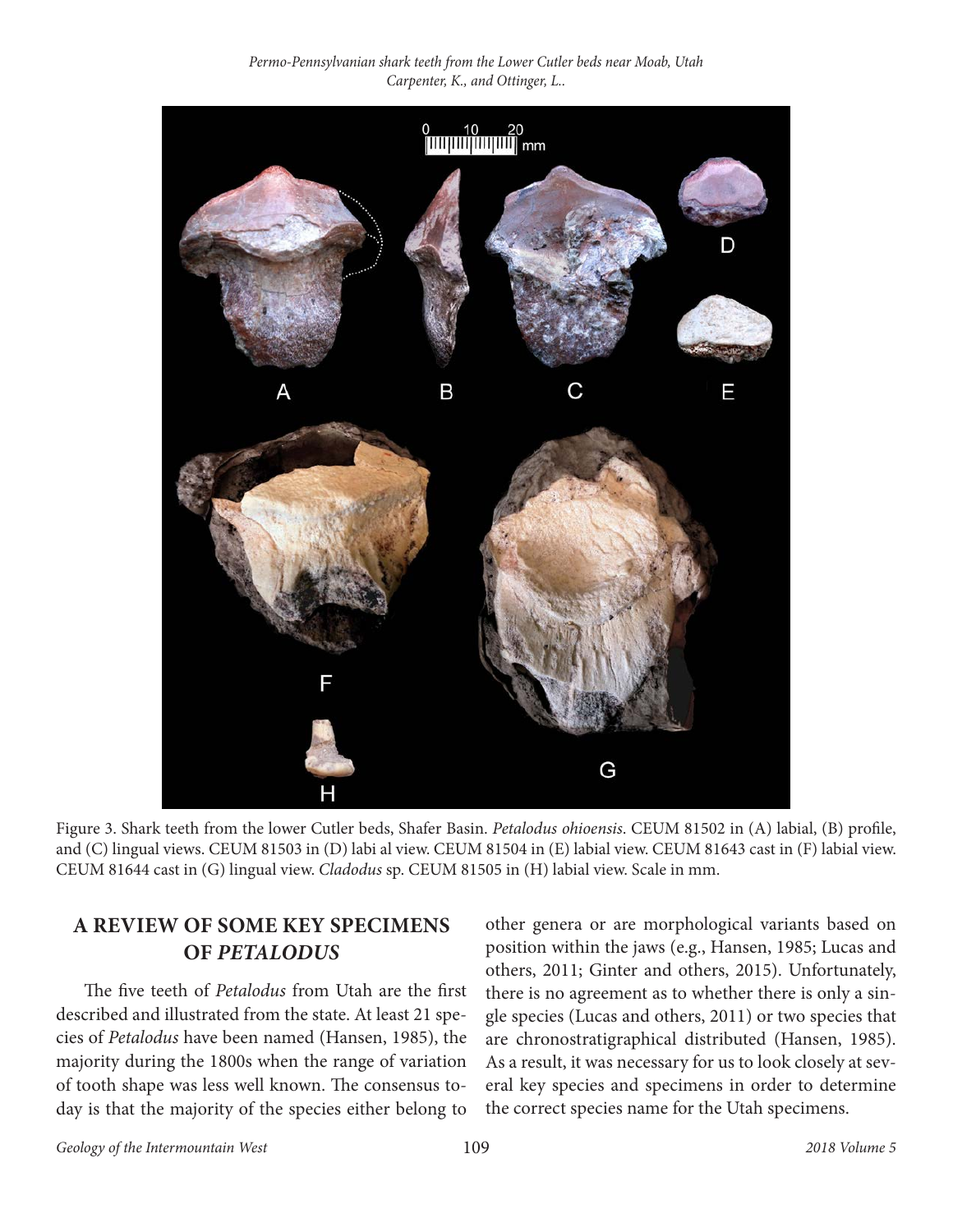

Figure 4. Possible serial stacking of replacement teeth in lateral view (A) of *Petalodus* to explain the convexo-concave crown (A, lower teeth only), versus the dental occlusion (B, lower and upper teeth) advocated by Lucas and others (2011) for the same convexo-concave feature. The serial stacking is more in keeping with the serial replacement of teeth seen in sharks.

The genus was proposed by Richard Owen (1840– 1845 as *Petalodus hastingsii*, p. 61; also given as *P. hastingsae*, figure caption). However, there is a problem regarding this specimen that apparently has not been discussed before in the literature. Namely, that the description and figures of type tooth do not remotely look anything like the teeth traditionally referred to *Petalodus*. Owen (1840–1845: p. 3) described the tooth as "A thin lamella, slightly concave like a finger-nail …which I have, on that account, named *Petalodus*" (Greek *petalon* leaf, and *odus* tooth). His more detailed description (p. 61–62) refers to the tooth being "lamelliform," i.e., thin plate form, plate-like or scale-like. The tooth (NHMUK PV P613) was illustrated as more complete than it actually is (figures 5A to 5C vs 5D to 5G). Woodward (1889) referred to the specimen as a fragment, so was probably not more complete when described by Owen. It is most likely that the tooth was reconstructed by mirroring the fragment to give the impression of how an entire tooth would look (E. Barnard, Natural History Museum, London, England, written communication, 2017). Such a technique was used, for example, by Yale paleontologist O.C. Marsh (e.g., 1896, pl. 21, *Brontosaurus excelsus* dorsal). Despite Owen misleading reconstruction, Louis Agassiz correctly referred a nearly complete tooth from his collection to the genus *Petalodus*, thus establishing the sub-rhomboidal or subtriangular morphology by which it is known.

This version of *Petalodus*, rather than the rectangular shape given by Owen, was established in Agassiz's multi-year (1833–1845), 10 volume, limited edition "Recherches sur les Poissons Fossiles." The multi-year publication was due to his constant revisions (18 non-consecutive revised printings of the 10 volumes, Jeannet 1928). In text volume 3, he named a new genus, *Chomatodus*, and three species for several fossil fish teeth he states are from the Bristol Museum, England (but also stated as received from Roderick Murchison, p. 108). One of these teeth was named (text: Agassiz, 1833–1845a, p. 108–109) and figured (atlas: Agassiz, 1833-1845b, plate 19, figures 11 to 13) as *Chomatodus acuminatus* (figures 5S and 5T), which Woodward (1889) states were published in 1838 and confirmed by Brown (1890) and Jeannet (1928, p. 120). Later (revised text: Agassiz, 1833–1845a, p. 159), Agassiz writes that the tooth differs too much from the other two species of *Chomatodus* "since it is a tooth with a cutting blade…It is in the new genus *Petalodus*, by Mr. Owen." He reiterates this in a footnote (p. 174), which Woodward gives as published in 1843 and confirmed by Brown (1890) and Jeannet (1928, p. 122). The "cutting blade" is apparently the only justification that Agassiz gives as his reason for considering *Chomatodus acuminatus* as belonging to the genus *Petalodus*. The specimen was damaged (figure 5U) sometime between 1838 and 1927 as first reported by Jeannet (1927, p. 109) "Exemplaire mutilé depuis qu'il a été figuré" ("Specimen mutilated since it was figured"). Agassiz had a second tooth (figure 5V) also acquired from the Bristol Museum that he never discussed or figured.

Despite glaring differences between the Owen and Agassiz illustrations and descriptions, subsequent authors were quick to accept Agassiz's synonymy. The same year that Agassiz referred *C. acuminatus* to *Petalodus*, geologist Joseph Portlock (1843) described and illustrated a tooth (figure 5W) that he referred to as "*Petalodus Hastingsii* (Agassiz)" [sic]. His reasons for this identification was never stated. Portlock was followed a few years later by Frederick M'Coy (1848), who named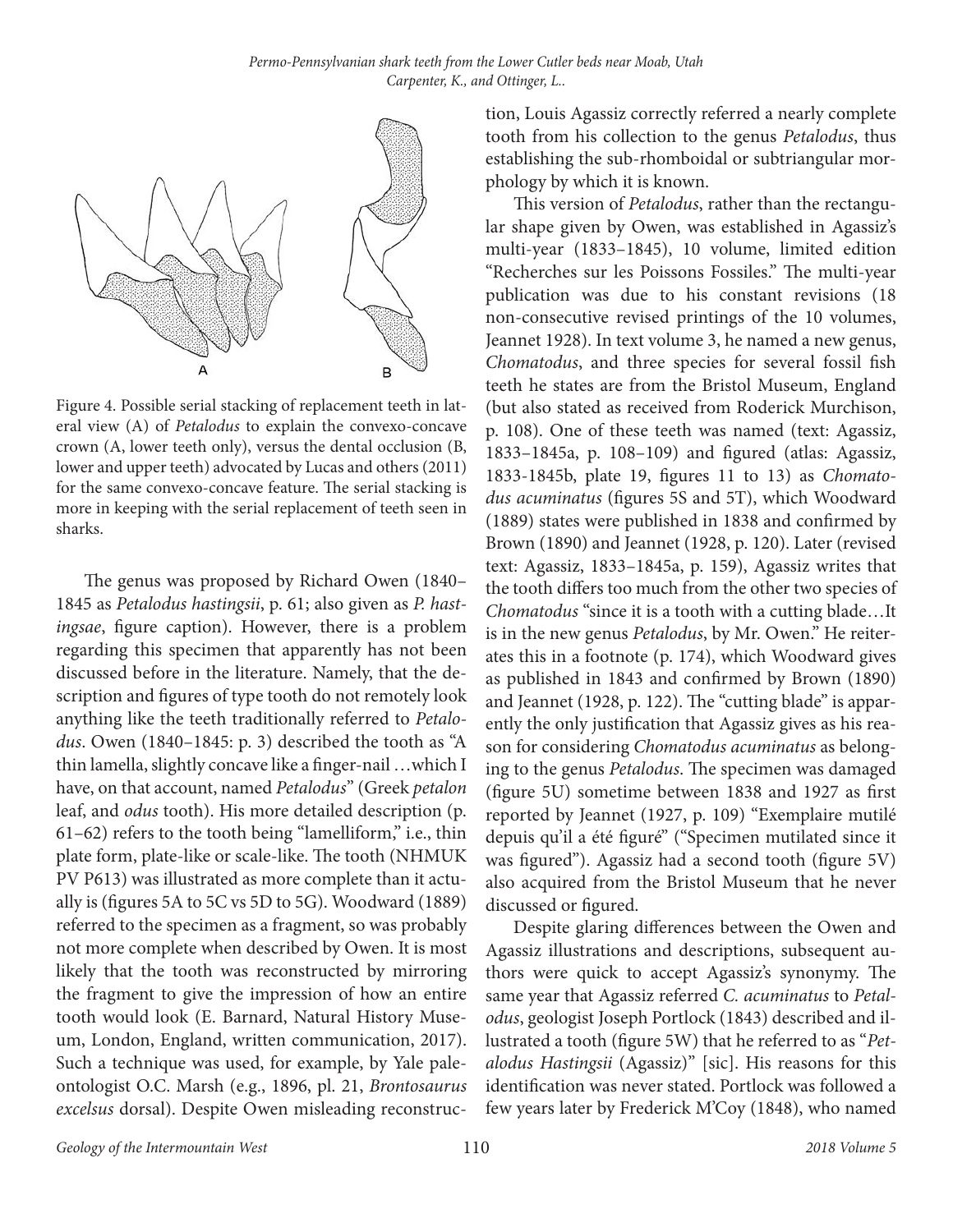*Petalodus rhombus* for a complete tooth, noting its more rhomboid crown as compared with *P. acuminatus* (he says nothing of *P. hastingsii*). However, in 1854, M'Coy (1854) synonymized *P. rhombus* with *P. acuminatus* and illustrated the specimen (figures 5X to 5Z). The synonymy was based on what he thought were a range of variation in several new specimens and marks the first time that morphological variation was taken into account in *Petalodus* taxonomy. Although the low profile of the crown is also seen in some *Petalodus* teeth (e.g., figures 5N and 5O), the tooth lacks the ridges along the base of the crown and cingulum that typify *Petalodus*. It is therefore possible that this tooth does not belong to that genus.

Woodward (1889) later briefly described and illustrated several teeth (NHMUK PV P5342, plate I, figures 4 to 7, here as figures 5H to 5O) that are crucial for showing what Owen's specimen would probably have looked like undamaged (figure 5E). Most importantly, these teeth are from the same locality and horizon as Owen's holotype *P. hastingsii* (Woodward, 1889). The teeth share with the holotype, NHMUK PV P613, the unique, wide (deep) ridged band that occupies the lower half or more of the crown on the lingual side (figures 5D and 5E arrow). In all other species of *Petalodus*, this ridged band occupies a narrow zone at the base of the crown, where it is angled ventroposteriorly and protrudes so that a cingulum is formed (e.g., figures 5S and 5T). In addition, the lingual side of *P. hastingsii* is only slightly concave in side view (figures 5F and 5G) compared to most other *Petalodus* (e.g., figure 5S), and the root is proportionally short compared to crown height. Other specimens referred to *Petalodus* share with NHMUK PV P5342 an acuminate apex crown that is convex and subtriangular on the labial side where a well-developed anteroventrally facing, inverted W-shaped ridged cingulum lies at the base of the crown. We therefore conclude that *P. hastingsii* is a valid species contrary to Woodward (1889). In addition, *P. hastingsii* is known from the Flechado Formation (Desmoinesian, Middle Pennsylvanian) of New Mexico (Zidek and Kietzke, 1993) (figures 5P to 5R).

Owing to the importance of the Owen and Agassiz holotype specimens to the taxon *Petalodus*, their stratigraphic position needs to be established (Interna-

tional Code on Zoological Nomenclature Article 76). Woodward (1889) reports that the teeth here referred to *Petalodus hastingsii* were collected from the "Upper Carboniferous Limestone" at the village of Ticknall in South Derbyshire, England. This stratum is now called the Ticknall Limestone (Monteleone, 1973; Carney and others, 2001) and was an important source of building stone. The quarries produced numerous fossils (Parsons, 1917; Monteleone, 1973), which date the strata as Brigantian (upper Visean, a.k.a. upper Middle Mississippian) (Waters and others, 2009). Ginter and others (2015) described non-petalodontiform shark teeth from these beds, which also supported a Visean age. Agassiz obtained the holotype *Petalodus acuminatus* (Agassiz), MHNN-FOS 171, from British geologist Roderick Murchison, who collected the specimen from the Carboniferous Limestone near the town of Whorlton in County Durham, England. This stratum is identified by the British Geological Survey (2017) as the Stainmore Formation (middle Carboniferous or Namurian, a.k.a. Upper Mississippian to Lower Pennsylvanian). The formation is characterized by numerous limestone beds known to have been historically quarried as building stone (King, 2012).

The *Petalodus* teeth from the lower Cutler beds better compare with *Petalodus acuminatus* than to *P. hastingsii* chiefly in lacking the wide ridged band on the lingual side. However, unlike *P. acuminatus*, the lingual cingulum is very narrow and the crown taller relative to width. They are more similar to the tooth named and illustrated as *Getalodus ohioensis* (figures 5A' and 5B') by James M. Safford (1853). The generic name is most certainly a typographical error (Hay, 1895), either due to misinterpretation of Safford's handwritten manuscript by the typesetter, or Safford's misunderstanding of Louis Agassiz' heavy Swiss French accent during conversations Safford (1853) states he had with Agassiz about the tooth at the 1851 meeting of American Association for the Advancement of Science. The tooth was subsequently referred to as the holotype of *Petalodus ohioensis* (e.g., Hay, 1895; Lucas and others, 2011; we were unable to locate this specimen to re-illustrate). Safford reports that the specimen was collected from near Cambridge, Ohio, and Condit (1912) that it came from the Cambridge Limestone, which is in the Conemaugh Forma-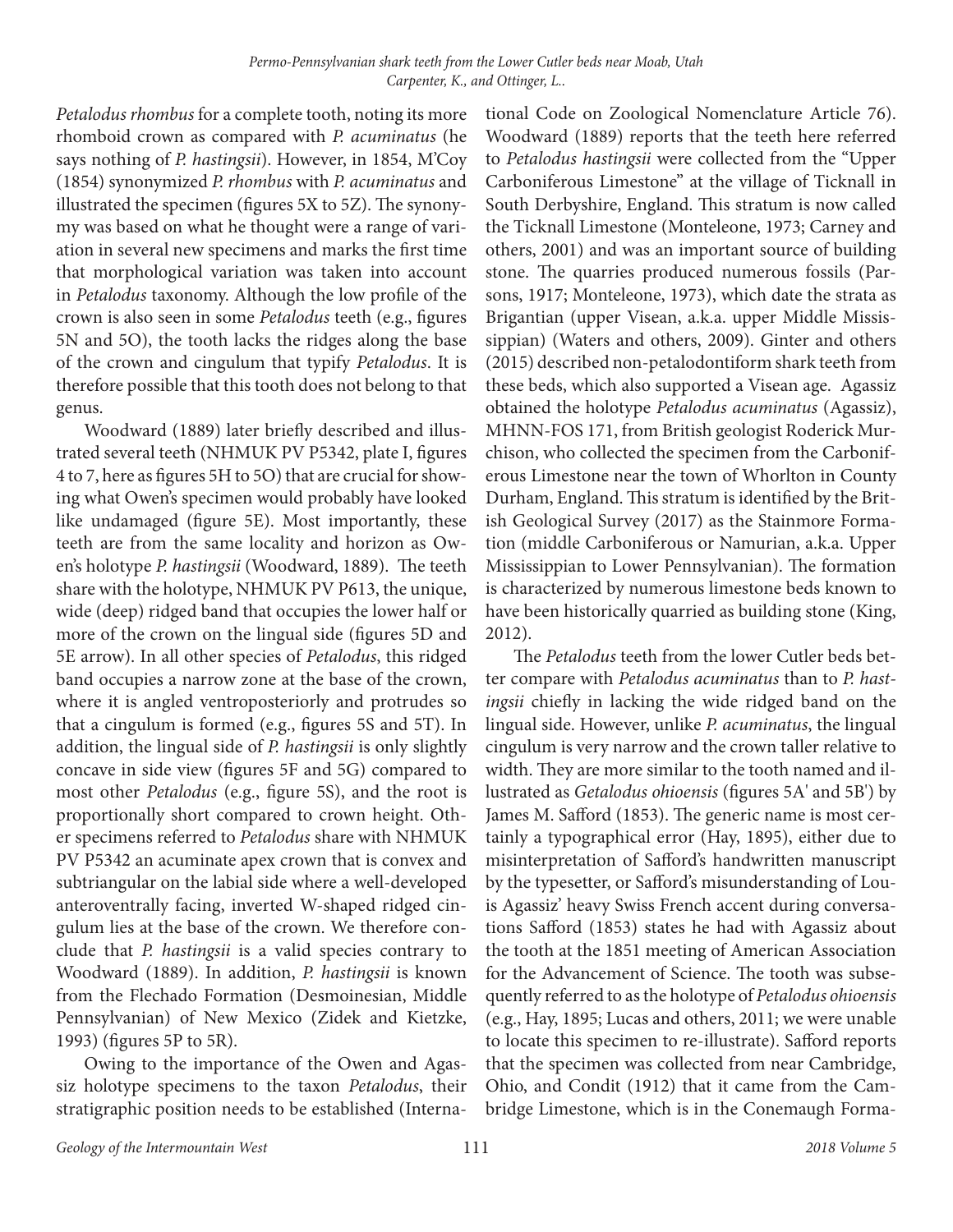

Figure 5. Caption on following page.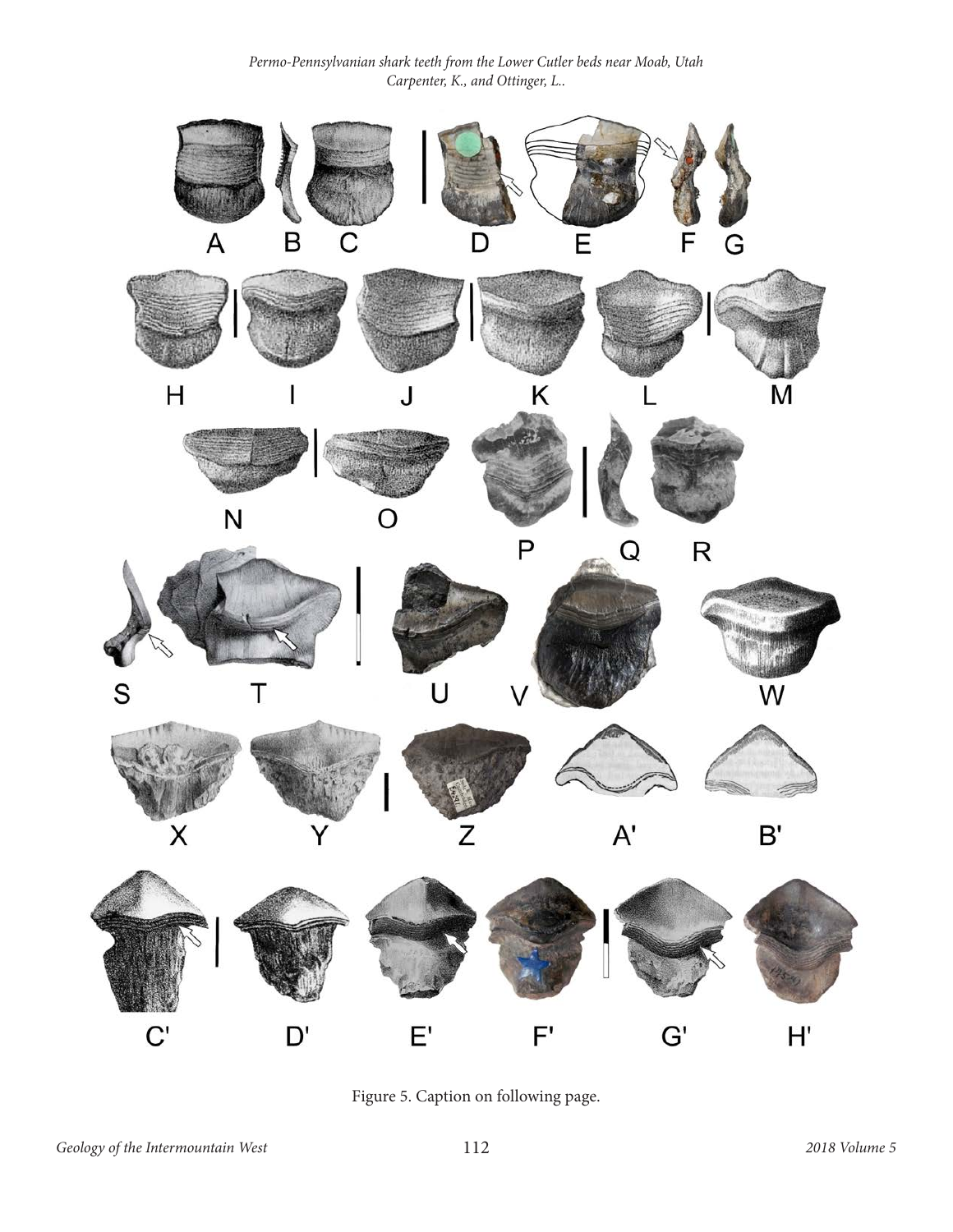Figure 5 (figure on previous page). *Petalodus* as seen from original illustrations and photographs of the specimens. Holotype of *Petalodus hastingsii* as figured by Owen (1840–1845) in (A) lingual, (B) edge, and (C) labial views compared with the actual, far less complete specimen (NHMUK PV P613) in (D) lingual, (E) labial (silhouette based on more complete teeth), left broken edge (F), and right broken edge (G) views. The upper edge of the crown is heavily worn and exposes the dentine tubules. Arrows point to the distinctive ridges at the base of the enameloid crown on the lingual side. Sample of four out of 25 teeth (all NHMUK PV P5342) from the same bed and locality as the holotype and showing a range of variation in tooth form. Note the well-developed ridges at the base of the enameloid crown of the lingual side (H, J, L, and N), and on the cingulum of the labial side (I, K, M, O). Modified from Woodward 1899. *Petalodus hastingsii* (UNM 11959 – now missing), Flechado Formation, Taos County, New Mexico, in lingual (P), right broken edge view (Q) and labial (R) views (adapted from Zidek and Kietzke, 1993). Note that the ridges occur at the base of the crown on the lingual side and on the cingulum of the labial side. Holotype of *Petalodus acuminatus* (as *Chomatodus acuminatus*) as illustrated by Agassiz (1838, pl. 19, figs. 11, 13) in (S) edge and (T) labial views; and actual tooth (MHNN-FOS 171, as preserved today (U) lacking part of the crown and root (note the distinctive chip missing in the cingulum in T and in U). A second tooth of *Petalodus acuminatus* in the Agassiz collection, MHNN-FOS 174, but not mentioned by him and illustrated for the first time in (V) labial view. *Petalodus* tooth illustrated by Portlock (1843, plate 14, figure 10) a few years after Agassiz's descriptions (scale unknown) in (W) labial view. Illustrations of a tooth originally described as *Petalodus rhombus* by M'Coy (1854, plate 3g, figure 4) in (X) lingual and (Y) labial views compared to a photograph of specimen today in (Z) labial view (crown is now damaged and a corner missing from the root). Holotype of *Petalodus ohioensis* (as *Getalodus ohioensis*) in (A') labial and (B') lingual views (from Shafford 1853, p. 142); no scale given. The whereabouts of this specimen is unknown. Two specimens (C' and D') described by Newberry (1875, plate 58, figures 13 and 13a). Holotype of *Petalodus allegeniensis* as illustrated by Leidy (1856, plate 16, figures 4 and 5) compared with recent photographs: (E' and F') in labial and (G' and H') lingual views. Arrows point to the ridged basal band or cingulum. The origin of the green dot on specimen D is uncertain, but may have been the code used by Woodward (1889) or Owen (1840–1845) to denote it was a holotype. The red dot on specimen F is a blob of wax used by Woodward (1889) to denote that he include the specimen in his catalog of fossil fishes. The blue star is probably the old symbol used to denote a holotype. Scales in cm.

tion (Rice and others, 1994), or the Glenshaw Formation if the Conemaugh is raised to group (e.g., Rollins and others, 1979; Heckel and others, 2011). Conodonts demonstrate a middle to upper Missourian Stage (Middle Pennsylvanian) for the Cambridge (Heckel and others, 2011; Barrick and others, 2013). Oddly, Newberry (1875) says nothing about this specimen in his review of fossil fishes from Ohio, but does refer all *Petalodus* to *P. allegheniensis* (see below). *P. acuminatus* supposedly differs from *P. ohioensis* in the wide, ridged, lingual cingulum (Hansen, 1997).

The specimens of Newberry are important because they appear to represent additional specimens of *P. ohioensis* and provide more accurate information about this species (attempts to locate these specimens to re-illustrate were unsuccessful). Newberry reports that the specimens are all from the Crinoidal Limestone, which Condit (1912) identifies as the Ames Limestone of the Conemaugh Formation (or the Glenshaw Formation if the Conemaugh is raised to group). Conodonts place the Ames in the lower Virgilian (Heckel and others, 2011);

i.e., lower Upper Pennsylvanian, and closer in time to the *Petalodus* specimens from Utah. Two of the teeth were figured by Newberry (figures 5C' and 5D'), and one of them (figure 5D') shows a tall crown and similar crown profile to the illustration by Safford (figures 5A' and 5B'). These teeth also confirm the one feature that has been used to diagnose *P. ohioensis*, namely the vertically narrow cingulum band of ridges (e.g., Hansen, 1985; Dalla Vecchia 1988), which is about one-third to one-half that of *P. alleghaniensis* (see next).

Two years after Safford named *Petalodus ohioensis*, Leidy (1855) named *Sicarius extinctus* for a tooth he described as resembling a pangolin scale. It was renamed and figured (figures 5E' and 5G') as *Petalodus alleghaniensis* the following year (Leidy, 1856); the reason for changing the species name was not given by Leidy. *P. extinctus* was used only once, by Eastman (1896) and is considered *nomen oblitum* (ICZN Art. 23.9). The tooth described by Leidy was recovered from the Glenshaw Formation at Bens Creek Station in what is now the Allegheny Portage Railroad National Historic Site (Koch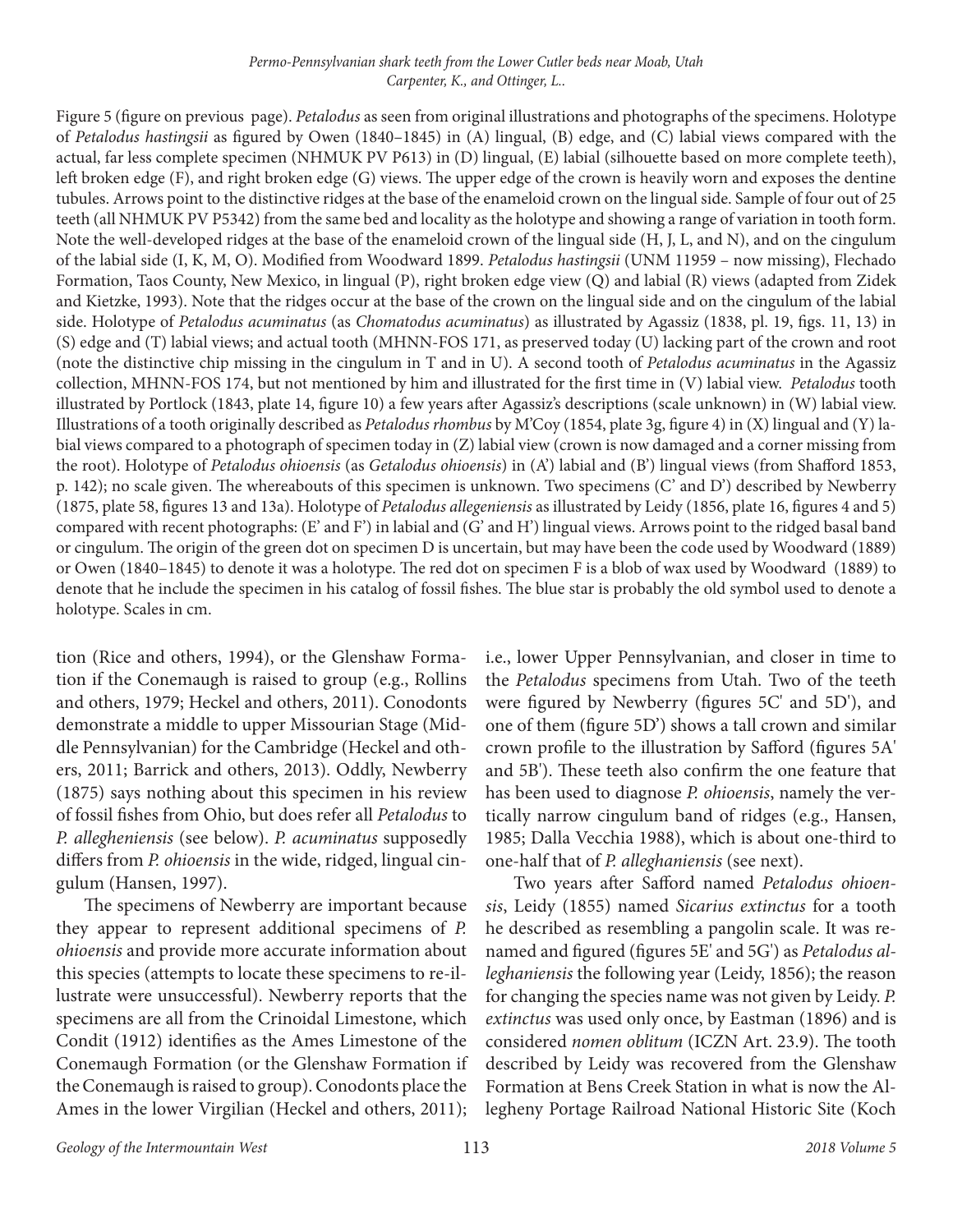and Santucci, 2004). Conodonts from the Glenshaw are Missourian Stage (Middle Pennsylvanian) (Heckel and others, 2011; Barrick and others, 2013) and thus, *P. alleghaniensis* is contemporaneous with *P. ohioensis*.

Hay (1895) raised the possibility that *P. alleghaniensis* might be synonymous with *P. ohioensis*, although in the end he did not accept that. The holotype of *P. alleghaniensis* does differ from the holotype of *P. ohioensis* as figured by Safford (compare figure 5A' and 5B' with 5E' to 5H') in having a vertically wider cingulum of ridges (about twice or more wider). The narrower cingulum of *P. ohioensis* was cited by Dalla Vecchia (1988), Hansen (1997) and Brusatte (2007) as diagnostic*.* However, the reliability of this character was questioned by Ivanov and others (2009) and Lucas and others (2011). Ginter and others (2010) and Hansen (1985) seem to accept only *P. ohioensis* as the valid taxon but do not explicitly say so. Zidek and Kietzke (1993) consider *P. alleghaniensis* synonymous with *P. ohioensis* but do not state why. Ivanov and others (2009) suggested that the width of the lingual band is so variable in *Petalodus* that it may be unreliable as a diagnostic character and that the differences may be due to position in the jaws. We agree that the utility of this character is questionable given that we can find no functional reason for a rigid dichotomy between narrow and wide bands. In addition, we note that the specimens figured by Newberry (figures 5C' and 5D') show variable cingulum width, with one (figure 5C') approaching that of *P. alleghaniensis* (figures 5E' to 5H'). We therefore conclude that *P. alleghaniensis* is synonymous with *P. ohioensis* to which we refer all of the lower Cutler bed specimens.

# **CONCLUSIONS**

The lower Cutler beds in the Shafer Basin have produced several teeth of the petalodontiform shark *Petalodus ohioensis* and one of ctenacanthid *Cladodus*. Most of the teeth are from the Shafer limestone, an informal name applied to the widespread limestone at the top of the lower Cutler beds. The *Petalodus* teeth are the first documented occurrence of this taxon in Utah, and *Cladodus* the youngest occurrence in the state.

Among the various *Petalodus* form species, we recognize *P. hastingsii* as a valid taxon characterized by a crown with a gently concave vertical cross-section, broad band of ridges on the lingual side and a ridged, outward facing cingulum on the labial side. *P. acuminatus* as having a low crown compared to width, with a more concave vertical cross-section than in *P. hastingsii,*  and imbricated ridges on the ventrally facing cingulum. *P. ohioensis* is characterized by tall crowns compared to width, having a more concave vertical cross-section than in *P. hastingsii*, and imbricated ridges on a ventrally facing cingulum. Both *P. acuminatus* and *P. ohioensis* are larger taxa than *P. hastingsii*. "*Petalodus*" *rhombus* is either a *Petalodus* species characterized by the lack of ridges on the crown, or more likely that it represents a distinct genus.

## **ACKNOWLEDGMENTS**

We are extremely grateful to the help we had with the search for several key specimens of *Petalodus*, as well as providing photographs of key specimens: Emma Bernard, Natural History Museum, London, England; Christian Klug, Paläontologisches Institut und Museum, Zurich, Switzerland; Andreas Müller, ETH-Bibliothek, Zurich, Switzerland; Thierry Malvesy, Conservator, Muséum d'histoire naturelle de Neuchâtel, Switzerland who located the long lost tooth of *Petalodus acuminatus*, Alain Germond, Muséum d'histoire naturelle de Neuchâtel, Switzerland provided the photograph of the long lost type; Deborah Hutchinson, Bristol City Museum, Bristol, England; Matt Riley, Sedgewick Museum, Cambridge University, Cambridge, England; Ned Gilmore, Academy of Natural Sciences of Drexel University, Philadelphia, PA. Thanks also to Emma Bernard for email discussions regarding Owen's holotype, and Thierry Malvesy for discussions regarding the Agassiz specimens at the Muséum d'histoire naturelle de Neuchâtel. The teeth described from the "lower Cutler beds" are from a legacy collection made in the 1970s by Ottinger. Fianlly, review comments by James Kirkland, Grant Willis, and Doug Sprinkel are appreciated, especially in discussions on the proper name of the strata the teeth were collected from.

#### **REFERENCES**

Agassiz, L., 1833–1845a, Recherches sur les poissons fossiles, v. 3, Contenant l'histoire de l'ordre des placoïdes: Petitpierre, Neuchâtel, Suisse, 422 p.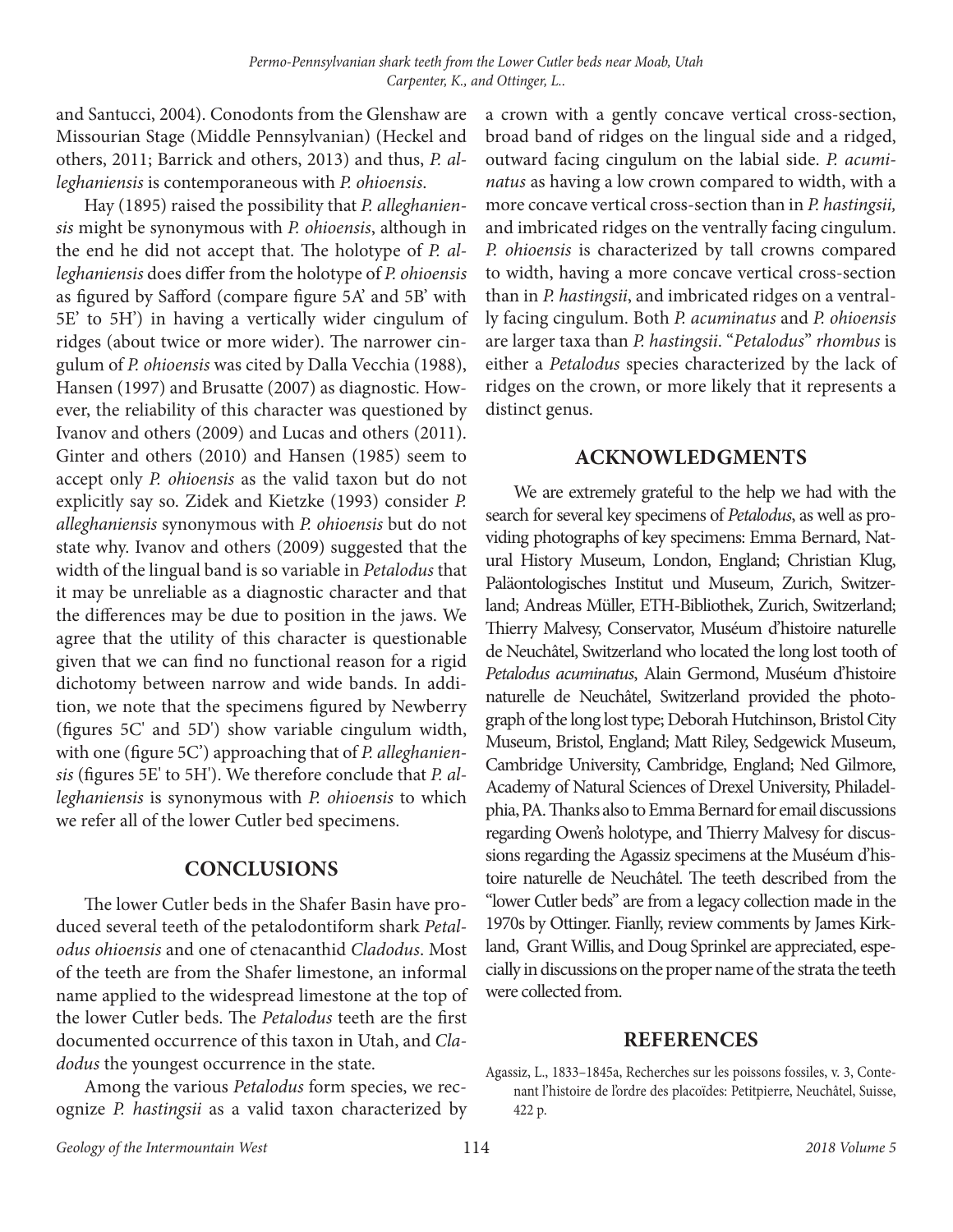- Agassiz, L., 1833–1845b, Recherches sur les poissons fossiles. Atlas, v. 3: Petitpierre, Neuchâtel, Suisse, 83 plates.
- Baker, A.A., Dobbin, C.E., McKnight, E.T., and Reeside, J.B., Jr., 1927, Notes on the stratigraphy of the Moab region, Utah: American Association of Petroleum Geologists Bulletin, v. 11, no. 8, p. 785–808.
- British Geological Survey, 2017, Geoindex onshore map: Natural Environment Research Council, mapapps2.bgs.ac.uk/geoindex/home.html.
- Brown, W.H., 1890, Dates of publication of 'Recherches sur les Poissons fossils' par L. Agassiz, *in* Woodward, A.S., and Sherborn, C.D., editors, Catalogue of British fossil vertebrata: London, Dulau & Co., p. xxv–xxix.
- Campbell, J.A., 1987, Stratigraphy and depositional facies—Elephant Canyon Formation, *in* Campbell, J.A., editor, Geology of Cataract Canyon and vicinity: Four Corners Geological Society Field Conference, p. 91–98.
- Carney, J.N., Ambrose, K., and Brandon, A., 2001, Geology of the country between Loughborough, Burton, and Derby: British Geological Survey, sheet description of the British Geologic Survey 1:50000 series, sheet 141, Loughborough (England & Wales), p. 1–92.
- Condit, D.D., 1912, Conemaugh Formation in Ohio: Ohio Geological Survey, Fourth Series, Bulletin, v. 17, 363 p.
- Condon, S.M., 1997, Geology of the Pennsylvanian and Permian Cutler Group and Permian Kaibab Limestone in the Paradox Basin, southeastern Utah and southwestern Colorado: U.S. Geological Survey Bulletin 2000-P, p. P1–P46.
- Dean, B., 1909, Studies on fossil fishes (sharks, chimaeroids and arthrodires): Memoirs of the American Museum of Natural History, Part V, v. 9, p. 211–287.
- Doelling, H.H., 2004, Geologic map of the La Sal 30' x 60' quadrangle, San Juan, Wayne, and Garfield Counties, Utah, and Montrose and San Miguel Counties, Colorado: Utah Geological Survey Map 205, 2 plates, scale 1:100,000.
- Doelling, H.H., and Chidsey, T.C., Jr., 2009, Dead Horse Point State Park and vicinity geologic road logs, Utah, *in* Houston, W.S., Wray, L.L., and Moreland, P.G., editors, The Paradox Basin revisited—new developments in petroleum systems and basin analysis: Rocky Mountain Association of Geologists Special Publication, p. 635–672.
- Doelling, H.H., Yonkee, W.A., and Hand, J.S., 1994, Geologic map of the Gold Bar Canyon quadrangle, Grand County, Utah: Utah Geological Survey Map 155, 2 plates, scale 1:24,000.
- Dubiel, R.F., Huntoon, J.E., Stanesco, J.D., and Condon, S.M., 2009, Cutler Group alluvial, eolian and marine deposystems—Permian facies relations and climatic variability in the Paradox Basin, *in* Houston, W.S., Wray, L.L., and Moreland, P.G., editors, The Paradox Basin revisited—new developments in petroleum systems and basin analysis: Rocky Mountain Association of Geologists Special Publication, p. 265–308.
- Eastman, C.R., 1896, Remark on *Petalodus alleghaniensis* Leidy: The Journal of Geology, v. 4, no. 2, p.174–176.
- Ginter, M., Hampe, O., and Duffin, C.J., 2010, Chondrichthyes Paleozoic Elasmobranchii teeth, *in* Schultze, H-P., editor, Handbook of paleoichthyology, 3D: Munich, Verlag Dr. Friedrich Pfeil, 168 p.
- Ginter, M., Duffin, C.J., Dean, M.T., and Korn, D., 2015, Late Viséan pelagic chondrichthyans from northern Europe: Acta Palaeontologica Polonica, v. 60, no. 4, p. 899–922.
- Glikman, L.S., 1964, Akuly Paleogena i ih stratigraficheskoe znachenie [Paleogene Sharks and their stratigraphic significance]: Nauka, Moskva, 228 p.
- Hansen, M.C., 1985, Systematic relationships of petalodontiform chondrichthyans, *in* Dutro, J.T., Jr., and Pfefferkorn, H.W., editors, Ninth International Congress on Carboniferous Stratigraphy and Geology: Compte Rendus, v. 5, p. 523–541.
- Hansen, M.C., 1997, Phylum Chordata—vertebrate fossils: Fossils of Ohio, Ohio Division of Geological Survey Bulletin, v. 70, p. 288–369.
- Hay, O.P., 1895, Description of a new species of *Petalodus* (*P. securiger*) from the Carboniferous of Illinois: The Journal of Geology, v. 3, no. 5, p.561–564.
- Heckel, P.H., Barrick, J.E. and Rosscoe, S.J., 2011, Conodont-based correlation of marine units in lower Conemaugh Group (Late Pennsylvanian) in Northern Appalachian Basin: Stratigraphy, v. 8, p. 253–269.
- Hinrichs, E.N., Krummel, W.J., Jr., Connor, J.J., and Moore, H.J., II, 1967, Geologic map of the northwest quarter of the Hatch Point [Shafer Basin] quadrangle, San Juan County, Utah: U.S. Geological Survey Miscellaneous Geologic Investigations Map I-513, 1 plate, scale 1:24,000.
- Huntoon, J.E., Dubiel, R.F., Stanesco, J.D., Mickelson, D.L., and Condon, S.M., 2002, Permian-Triassic depositional systems, paleogeography, paleoclimate, and hydrocarbon resources in Canyonlands and Monument Valley, Utah: Geological Society of America Field Guide 3, 26 p.
- Huxley, T.H., 1880, On the application of the laws of evolution to the arrangement of the Vertebrata and more particularly of the Mammalia: Proceedings of the Zoological Society of London, p. 649–662.
- Ivanov, A., Lucas, S.G., and Krainer, K., 2009, Pennsylvanian fishes from the Sandia Formation, Socorro County, New Mexico, *in* Lueth, V., Lucas, S.G., and Chamberlin, R.M., editors, Geology of the Chupadera Mesa: New Mexico Geological Society 60th Field Conference, p. 243–248.
- Jeannet, A., 1928, Les poissons fossiles originaux conservés à l'institut de géologie de l'université de Neuchâtel: Bulletin de la Société Neuchâteloise des Sciences Naturelles, v. 52, p. 102–124.
- Koch, A.L., and Santucci, V.L., 2004, Paleontological resource inventory and monitoring, eastern rivers and mountains network: National Park Service, TIC #D-265, 54 p.
- Leidy, J., 1855, Indications of five species, with two new genera, of extinct fishes: Proceedings of the Academy of Natural Sciences of Philadelphia, v. 7, 414 p.
- Leidy, J., 1856, Descriptions of some remains of fishes from the Carboniferous and Devonian formations of the United States: Journal of